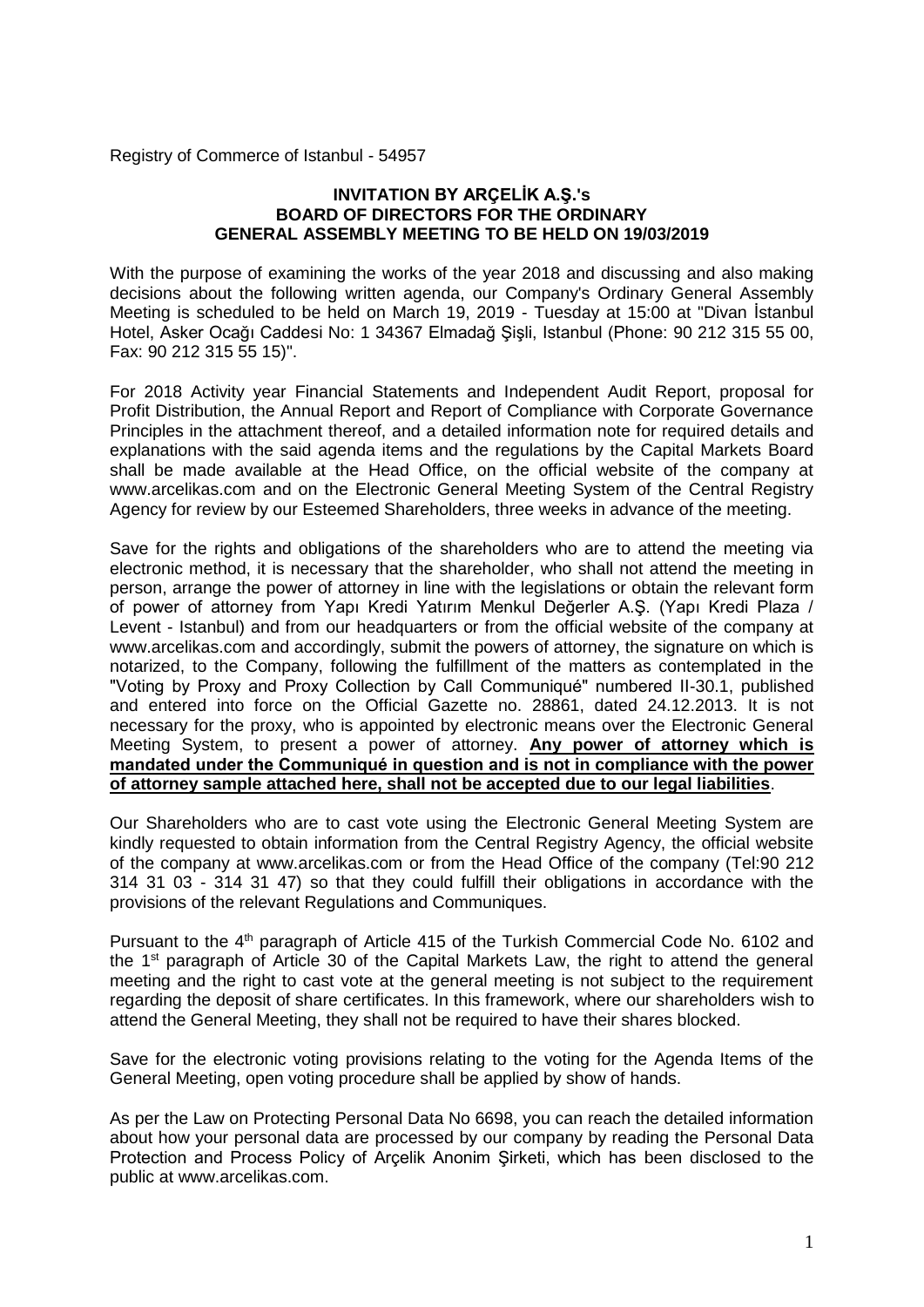All beneficiaries, stakeholders and media organs are invited to the General Meeting.

In respect of the registered shares that are traded at the exchange pursuant to the Capital Markets Law, no individual notice shall be served to the shareholders by a registered mail. Kindly submitted for the information of the esteemed shareholders.

## ARÇELİK A.Ş. BOARD OF DIRECTORS

Company Address: Karaağaç Caddesi No: 2-6 Sütlüce 34445 Beyoğlu-Istanbul Commercial Registry and Number: Istanbul - 54957 Mersis No: 0073001800000022

Appendices: -Agenda -Power of Attorney Sample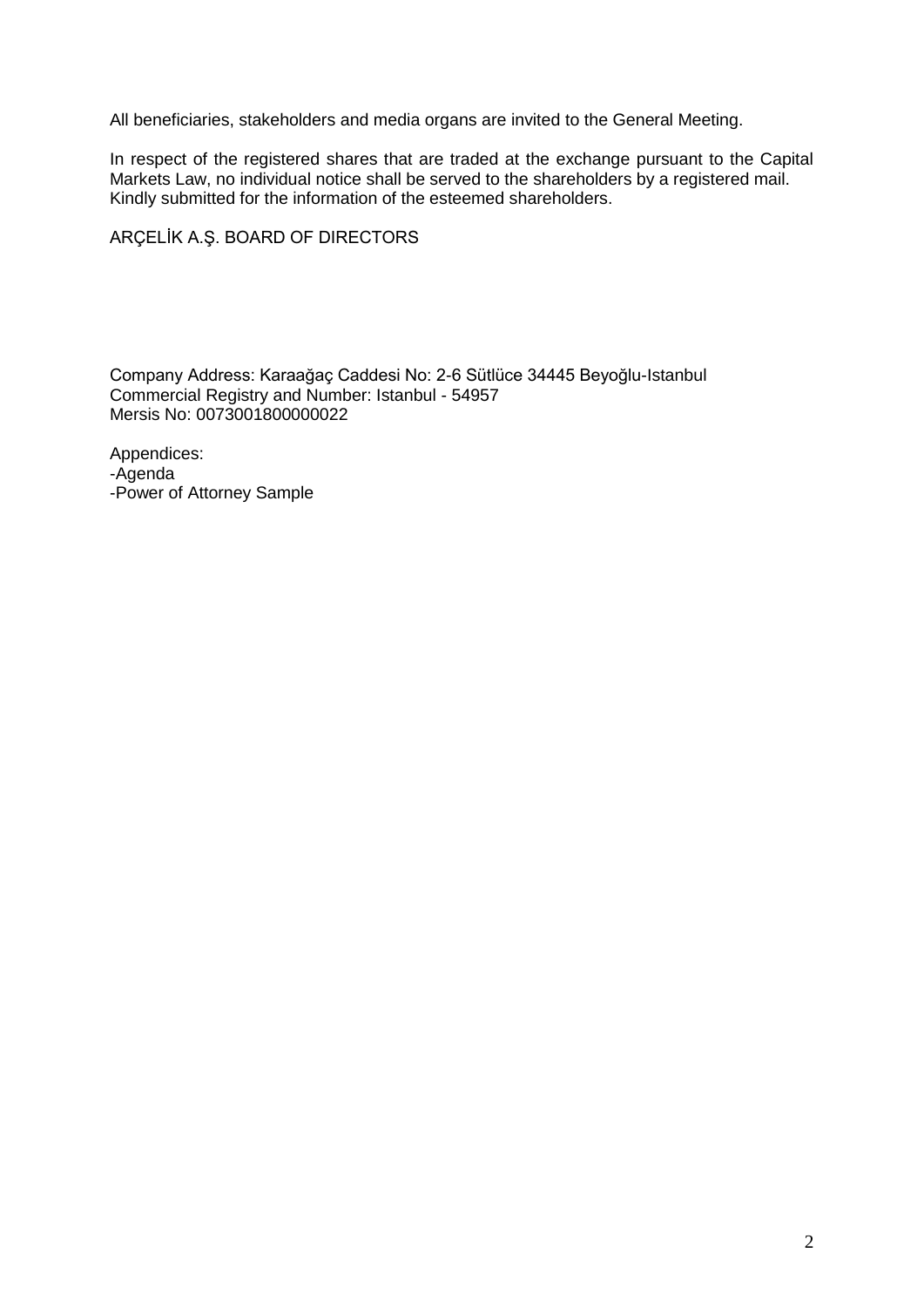# **AGENDA OF ARÇELİK A.Ş.'s ORDINARY GENERAL ASSEMBLY MEETİNG TO BE HELD ON 19/03/2019**

- 1. Opening and election of the Chairman of the Meeting,
- 2. Reading, discussing and approving the 2018 Annual Report prepared by the Company Board of Directors,
- 3. Reading the Summary of Independent Audit Report for 2018 accounting period,
- 4. Reading, discussing and approving the Financial Statements related to the 2018 accounting period,
- 5. Acquittal of each member of the Board of Directors in relation to the activities of Company in 2018,
- 6. Acceptance, acceptance after amendment or refusal of the offer of the Board of Directors in accordance with the Company's profit distribution policy regarding the distribution of the profits of 2018,
- 7. Determining the number and duty term of the Members of the Board of Directors, making elections in accordance with the determined number of members, selecting the Independent Members of the Board of Directors,
- 8. Informing and approval of the Shareholders about the Remuneration Policy for the Members of the Board of Directors and Top Managers and the payments made within the scope of the policy in accordance with the Corporate Governance Principles,
- 9. Determining annual gross salaries of the members of the Board of Directors,
- 10. Approval of the Independent Auditing Institution selected by the Board of Directors in accordance with the Turkish Commercial Code and the Capital Markets Board regulations,
- 11. Informing the shareholders about the donations made by the Company in 2018 and determining an upper limit for donations to be made in 2019,
- 12. Informing the shareholders about the collaterals, pledges, mortgages and surety granted in favor of third parties and the income and benefits obtained in 2018 by the Company and subsidiaries in accordance with Capital Markets Board regulations,
- 13. Authorising the shareholders holding management capacity, the Members of the Board of Directors, top managers and their spouses and relatives by blood and marriage up to the second degree within the framework of the articles 395th and 396th of Turkish Commercial Code and informing shareholders about transactions performed within the scope during 2018 as per the Corporate Governance Communiqué of Capital Markets Board,
- 14. Wishes and opinions.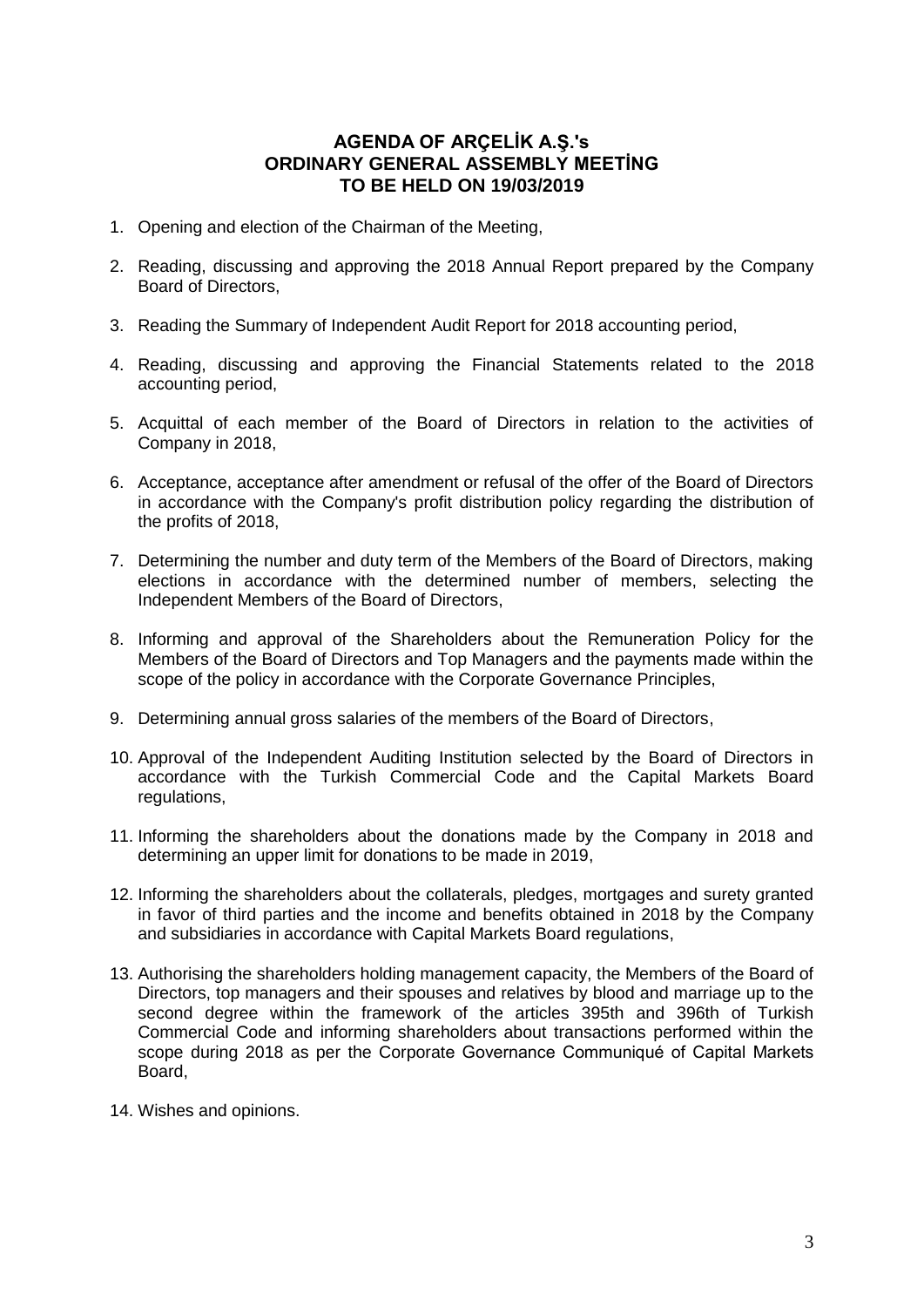#### **POWER OF ATTORNEY ARÇELİK A.Ş.**

I hereby authorise and appoint as proxy **EXALL EXALL EXALL EXALL EXALL EXALL EXALL EXALL EXALL EXALL EXALL EXA** introduced below in detail to represent me, to vote, to submit proposals and to sign necessary documents on behalf of me at Arçelik A.Ş.'s general assembly meeting scheduled to be held on 19.03.2019, Tuesday, at 15:00, at "Divan İstanbul Hotel, Asker Ocağı Caddesi No:1 34367 Elmadağ Şişli, İstanbul" in accordance with the following:

Proxy's (\*);

Name Surname/Commercial Title:

T. R ID No/Tax ID, Commercial Registry and Number with MERSIS number: (\*)Submitting equivalents of information referred for Proxies with foreign nationality is mandatory.

## A) SCOPE OF THE POWER TO REPRESENT

Scope of the power to represent must be determined by choosing either (a), (b) or (c) for the following sections numbered 1 and 2.

- 1. Regarding the Issues in Agenda of General Assembly;
- a) Proxy shall be authorised to vote as per her/his own opinion.
- b) Proxy shall be authorised to vote as per the proposals of the partnership management.

| c) Proxy shall be authorised to cast vote as per the instructions given in the table. |  |
|---------------------------------------------------------------------------------------|--|
| Instructions:                                                                         |  |

In the event that the shareholder chooses (c) option, instructions specific to agenda items shall be given provided that one of the options given against the relevant agenda item of general assembly is checked (acceptance or refusal), or if refusal option is chosen, by specifying opposition note which is required to be written in moments of general assembly (if any).

| Agenda Items                                              | Acceptance | Refusal | <b>Opposition Note</b> |
|-----------------------------------------------------------|------------|---------|------------------------|
| 1. Opening and election of the Chairman of the Meeting    |            |         |                        |
| 2. Reading, discussing and approving the 2018 Annual      |            |         |                        |
| Report prepared by the Company Board of Directors         |            |         |                        |
| 3. Reading the Summary of Independent Audit Report        |            |         |                        |
| for 2018 accounting period,                               |            |         |                        |
| 4. Reading, discussing and approving the Financial        |            |         |                        |
| Statements related to the 2018 accounting period,         |            |         |                        |
| 5. Acquittal of each member of the Board of Directors in  |            |         |                        |
| relation to the activities of Company in 2018             |            |         |                        |
| 6. Acceptance, acceptance after amendment or refusal      |            |         |                        |
| of the offer of the Board of Directors in accordance with |            |         |                        |
| the Company's profit distribution policy regarding the    |            |         |                        |
| distribution of the profits of 2018,                      |            |         |                        |
| 7. Determining the number and duty term of the            |            |         |                        |
| Members of the Board of Directors, making elections in    |            |         |                        |
| accordance with the determined number of members,         |            |         |                        |
| selecting the Independent Members of the Board of         |            |         |                        |
| Directors.                                                |            |         |                        |
| 8. Informing and approval of the Shareholders about the   |            |         |                        |
| Remuneration Policy for the Members of the Board of       |            |         |                        |
| Directors and Top Managers and the payments made          |            |         |                        |
| within the scope of the policy in accordance with the     |            |         |                        |
| Corporate Governance Principles,                          |            |         |                        |
| 9. Determining annual gross salaries of the members of    |            |         |                        |
| the Board of Directors                                    |            |         |                        |
|                                                           |            |         |                        |